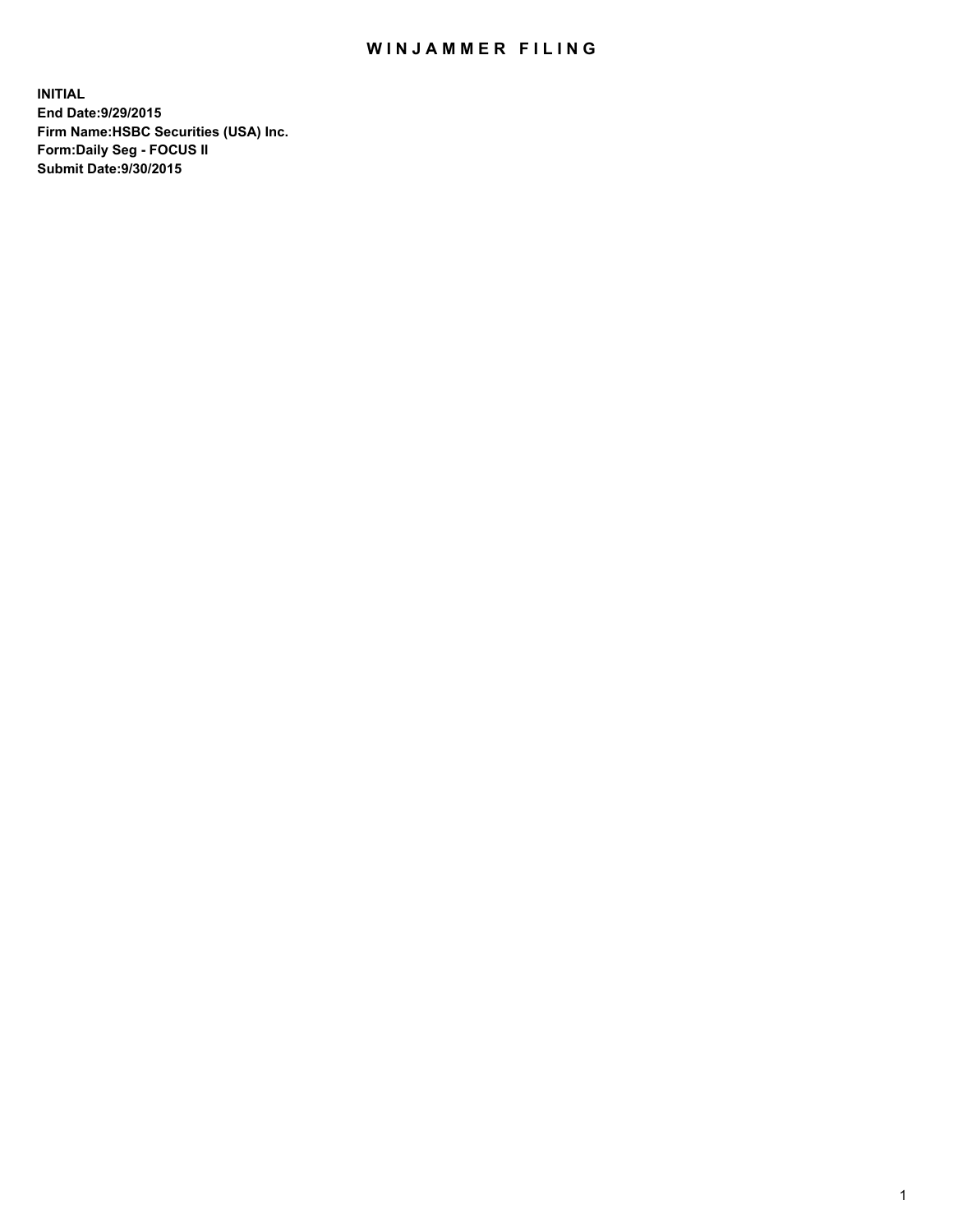## **INITIAL End Date:9/29/2015 Firm Name:HSBC Securities (USA) Inc. Form:Daily Seg - FOCUS II Submit Date:9/30/2015 Daily Segregation - Cover Page**

| Name of Company<br><b>Contact Name</b><br><b>Contact Phone Number</b><br><b>Contact Email Address</b>                                                                                                                                                                                                                          | <b>HSBC Securities (USA) Inc.</b><br><b>Steven Richardson</b><br>212-525-6445<br>steven.richardson@us.hsbc.com |
|--------------------------------------------------------------------------------------------------------------------------------------------------------------------------------------------------------------------------------------------------------------------------------------------------------------------------------|----------------------------------------------------------------------------------------------------------------|
| FCM's Customer Segregated Funds Residual Interest Target (choose one):<br>a. Minimum dollar amount: ; or<br>b. Minimum percentage of customer segregated funds required:%; or<br>c. Dollar amount range between: and; or<br>d. Percentage range of customer segregated funds required between: % and %.                        | 50,000,000<br>0 <sub>0</sub><br>0 <sub>0</sub>                                                                 |
| FCM's Customer Secured Amount Funds Residual Interest Target (choose one):<br>a. Minimum dollar amount: ; or<br>b. Minimum percentage of customer secured funds required:%; or<br>c. Dollar amount range between: and; or<br>d. Percentage range of customer secured funds required between:% and%.                            | 10,000,000<br><u>0</u><br>0 <sub>0</sub><br>0 <sub>0</sub>                                                     |
| FCM's Cleared Swaps Customer Collateral Residual Interest Target (choose one):<br>a. Minimum dollar amount: ; or<br>b. Minimum percentage of cleared swaps customer collateral required:% ; or<br>c. Dollar amount range between: and; or<br>d. Percentage range of cleared swaps customer collateral required between:% and%. | 70,000,000<br>00<br><u>00</u>                                                                                  |

Attach supporting documents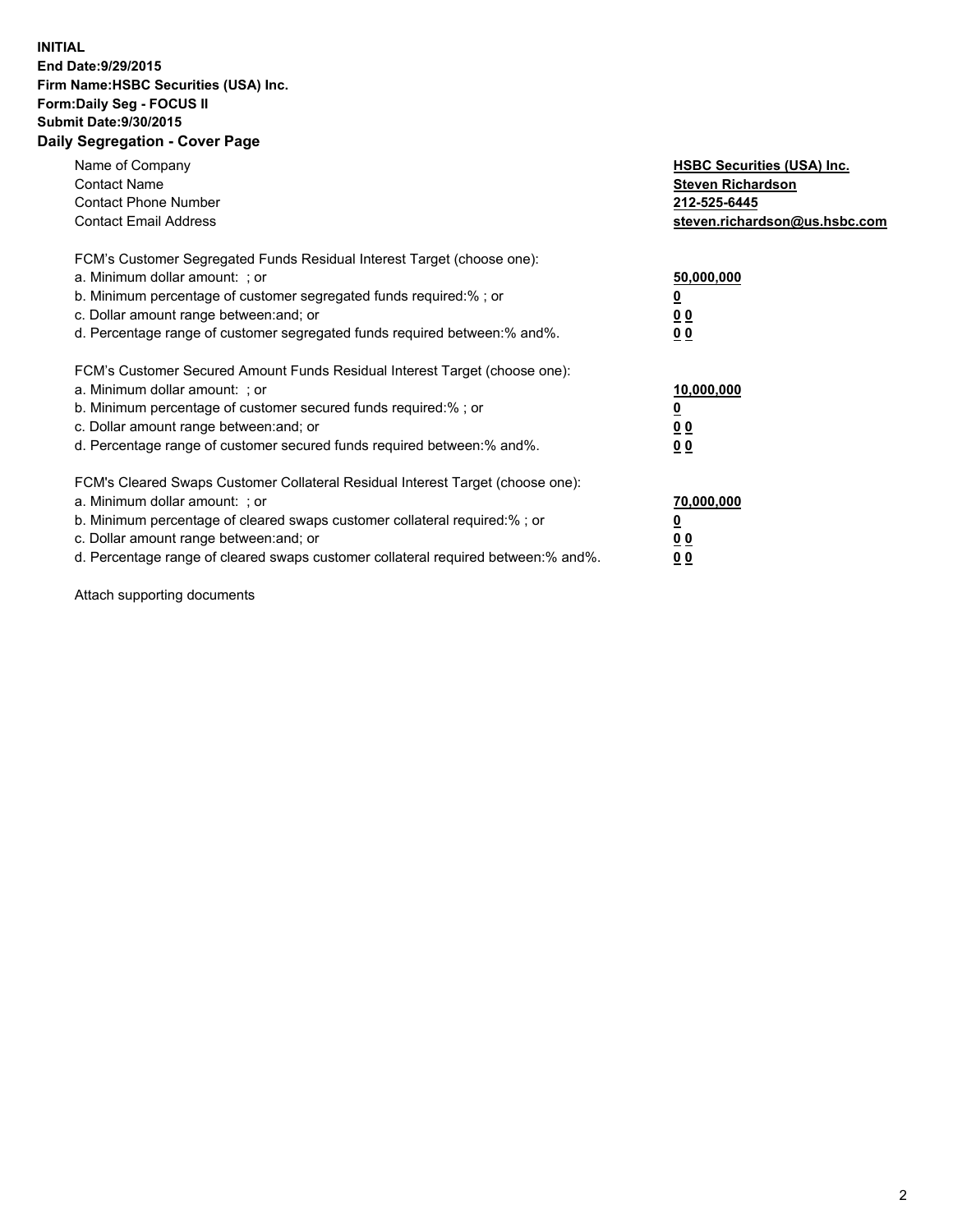**INITIAL End Date:9/29/2015 Firm Name:HSBC Securities (USA) Inc. Form:Daily Seg - FOCUS II Submit Date:9/30/2015 Daily Segregation - Secured Amounts**

Foreign Futures and Foreign Options Secured Amounts Amount required to be set aside pursuant to law, rule or regulation of a foreign government or a rule of a self-regulatory organization authorized thereunder **0** [7305] 1. Net ledger balance - Foreign Futures and Foreign Option Trading - All Customers A. Cash **478,498** [7315] B. Securities (at market) **137,733,869** [7317] 2. Net unrealized profit (loss) in open futures contracts traded on a foreign board of trade **32,665,454** [7325] 3. Exchange traded options a. Market value of open option contracts purchased on a foreign board of trade **0** [7335] b. Market value of open contracts granted (sold) on a foreign board of trade **0** [7337] 4. Net equity (deficit) (add lines 1. 2. and 3.) **170,877,821** [7345] 5. Account liquidating to a deficit and account with a debit balances - gross amount **7,893,540** [7351] Less: amount offset by customer owned securities **-4,656,885** [7352] **3,236,655** [7354] 6. Amount required to be set aside as the secured amount - Net Liquidating Equity Method (add lines 4 and 5) **174,114,476** [7355] 7. Greater of amount required to be set aside pursuant to foreign jurisdiction (above) or line 6. **174,114,476** [7360] FUNDS DEPOSITED IN SEPARATE REGULATION 30.7 ACCOUNTS 1. Cash in banks A. Banks located in the United States **7,639,568** [7500] B. Other banks qualified under Regulation 30.7 **0** [7520] **7,639,568** [7530] 2. Securities A. In safekeeping with banks located in the United States **94,051,127** [7540] B. In safekeeping with other banks qualified under Regulation 30.7 **0** [7560] **94,051,127** [7570] 3. Equities with registered futures commission merchants A. Cash **0** [7580] B. Securities **0** [7590] C. Unrealized gain (loss) on open futures contracts **0** [7600] D. Value of long option contracts **0** [7610] E. Value of short option contracts **0** [7615] **0** [7620] 4. Amounts held by clearing organizations of foreign boards of trade A. Cash **0** [7640] B. Securities **0** [7650] C. Amount due to (from) clearing organization - daily variation **0** [7660] D. Value of long option contracts **0** [7670] E. Value of short option contracts **0** [7675] **0** [7680] 5. Amounts held by members of foreign boards of trade A. Cash **71,203,076** [7700] B. Securities **43,682,742** [7710] C. Unrealized gain (loss) on open futures contracts **32,665,454** [7720] D. Value of long option contracts **0** [7730] E. Value of short option contracts **0** [7735] **147,551,272** [7740] 6. Amounts with other depositories designated by a foreign board of trade **0** [7760] 7. Segregated funds on hand **0** [7765] 8. Total funds in separate section 30.7 accounts **249,241,967** [7770] 9. Excess (deficiency) Set Aside for Secured Amount (subtract line 7 Secured Statement Page 1 from Line 8) **75,127,491** [7380] 10. Management Target Amount for Excess funds in separate section 30.7 accounts **10,000,000** [7780] 11. Excess (deficiency) funds in separate 30.7 accounts over (under) Management Target **65,127,491** [7785]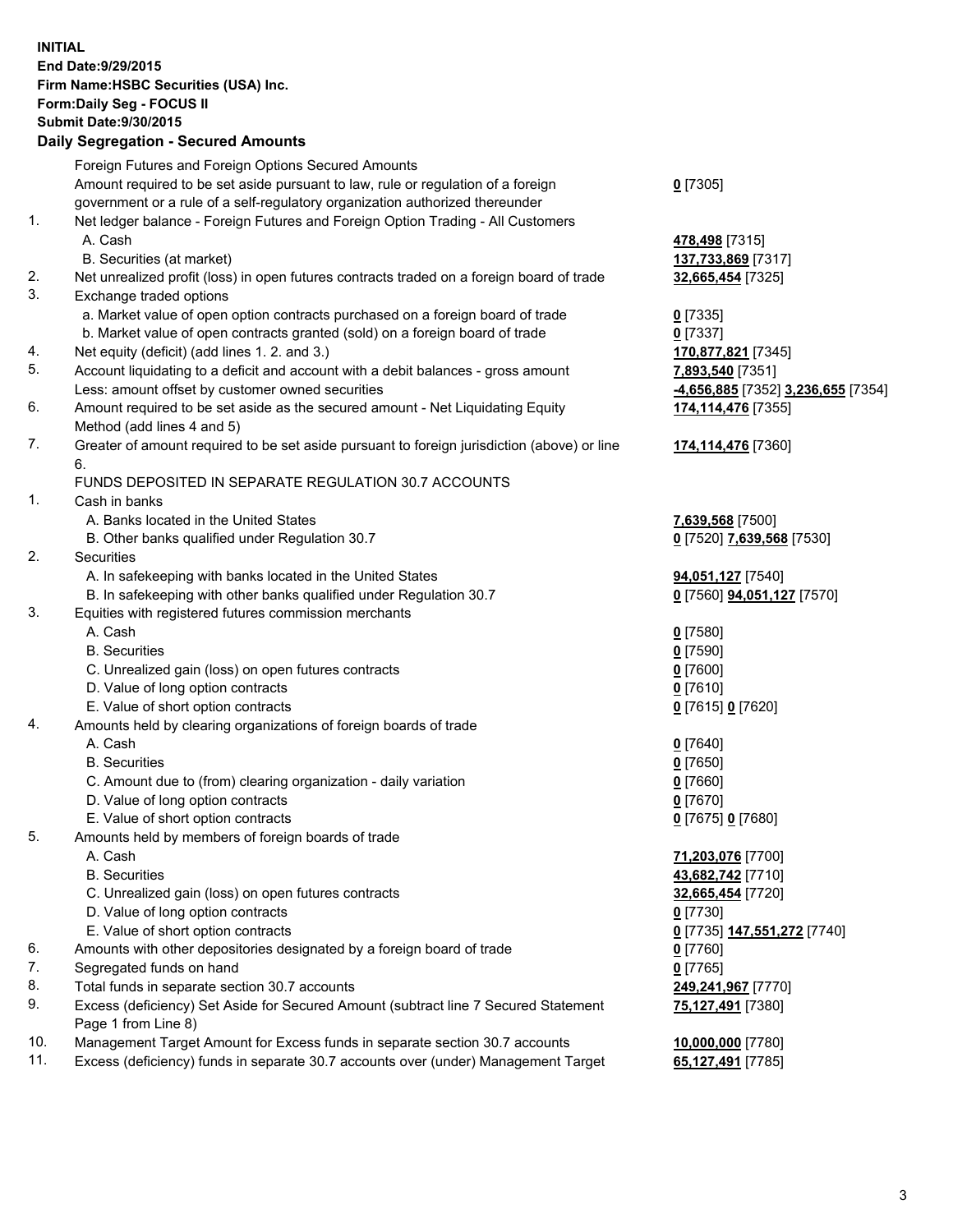| <b>INITIAL</b>                            | End Date: 9/29/2015                                                                            |                                    |  |  |  |
|-------------------------------------------|------------------------------------------------------------------------------------------------|------------------------------------|--|--|--|
| Firm Name: HSBC Securities (USA) Inc.     |                                                                                                |                                    |  |  |  |
| Form: Daily Seg - FOCUS II                |                                                                                                |                                    |  |  |  |
| <b>Submit Date: 9/30/2015</b>             |                                                                                                |                                    |  |  |  |
| Daily Segregation - Segregation Statement |                                                                                                |                                    |  |  |  |
|                                           | SEGREGATION REQUIREMENTS(Section 4d(2) of the CEAct)                                           |                                    |  |  |  |
| 1.                                        | Net ledger balance                                                                             |                                    |  |  |  |
|                                           | A. Cash                                                                                        | 497,607,666 [7010]                 |  |  |  |
|                                           | B. Securities (at market)                                                                      | 929,809,402 [7020]                 |  |  |  |
| 2.                                        | Net unrealized profit (loss) in open futures contracts traded on a contract market             | -235,568,689 [7030]                |  |  |  |
| 3.                                        | Exchange traded options                                                                        |                                    |  |  |  |
|                                           | A. Add market value of open option contracts purchased on a contract market                    | 146,188,679 [7032]                 |  |  |  |
|                                           | B. Deduct market value of open option contracts granted (sold) on a contract market            | -13,099,296 [7033]                 |  |  |  |
| 4.                                        | Net equity (deficit) (add lines 1, 2 and 3)                                                    | 1,324,937,762 [7040]               |  |  |  |
| 5.                                        | Accounts liquidating to a deficit and accounts with                                            |                                    |  |  |  |
|                                           | debit balances - gross amount                                                                  | 4,490,893 [7045]                   |  |  |  |
|                                           | Less: amount offset by customer securities                                                     | -1,424,063 [7047] 3,066,830 [7050] |  |  |  |
| 6.                                        | Amount required to be segregated (add lines 4 and 5)                                           | 1,328,004,592 [7060]               |  |  |  |
|                                           | FUNDS IN SEGREGATED ACCOUNTS                                                                   |                                    |  |  |  |
| 7.                                        | Deposited in segregated funds bank accounts                                                    |                                    |  |  |  |
|                                           | A. Cash                                                                                        | 153,672,099 [7070]                 |  |  |  |
|                                           | B. Securities representing investments of customers' funds (at market)                         | $0$ [7080]                         |  |  |  |
|                                           | C. Securities held for particular customers or option customers in lieu of cash (at            | 222,773,629 [7090]                 |  |  |  |
|                                           | market)                                                                                        |                                    |  |  |  |
| 8.                                        | Margins on deposit with derivatives clearing organizations of contract markets                 |                                    |  |  |  |
|                                           | A. Cash                                                                                        | 29,892,510 [7100]                  |  |  |  |
|                                           | B. Securities representing investments of customers' funds (at market)                         | 149,737,500 [7110]                 |  |  |  |
|                                           | C. Securities held for particular customers or option customers in lieu of cash (at<br>market) | 707,035,773 [7120]                 |  |  |  |
| 9.                                        | Net settlement from (to) derivatives clearing organizations of contract markets                | -11,760,824 [7130]                 |  |  |  |
| 10.                                       | Exchange traded options                                                                        |                                    |  |  |  |
|                                           | A. Value of open long option contracts                                                         | 146,188,679 [7132]                 |  |  |  |
|                                           | B. Value of open short option contracts                                                        | -13,099,296 [7133]                 |  |  |  |
| 11.                                       | Net equities with other FCMs                                                                   |                                    |  |  |  |
|                                           | A. Net liquidating equity                                                                      | 68,419,811 [7140]                  |  |  |  |
|                                           | B. Securities representing investments of customers' funds (at market)                         | 0 [7160]                           |  |  |  |
|                                           | C. Securities held for particular customers or option customers in lieu of cash (at            | $0$ [7170]                         |  |  |  |
|                                           | market)                                                                                        |                                    |  |  |  |
| 12.                                       | Segregated funds on hand                                                                       | $0$ [7150]                         |  |  |  |
| 13.                                       | Total amount in segregation (add lines 7 through 12)                                           | 1,452,859,881 [7180]               |  |  |  |
| 14.                                       | Excess (deficiency) funds in segregation (subtract line 6 from line 13)                        | 124,855,289 [7190]                 |  |  |  |
| 15.                                       | Management Target Amount for Excess funds in segregation                                       | 50,000,000 [7194]                  |  |  |  |

16. Excess (deficiency) funds in segregation over (under) Management Target Amount Excess

**74,855,289** [7198]